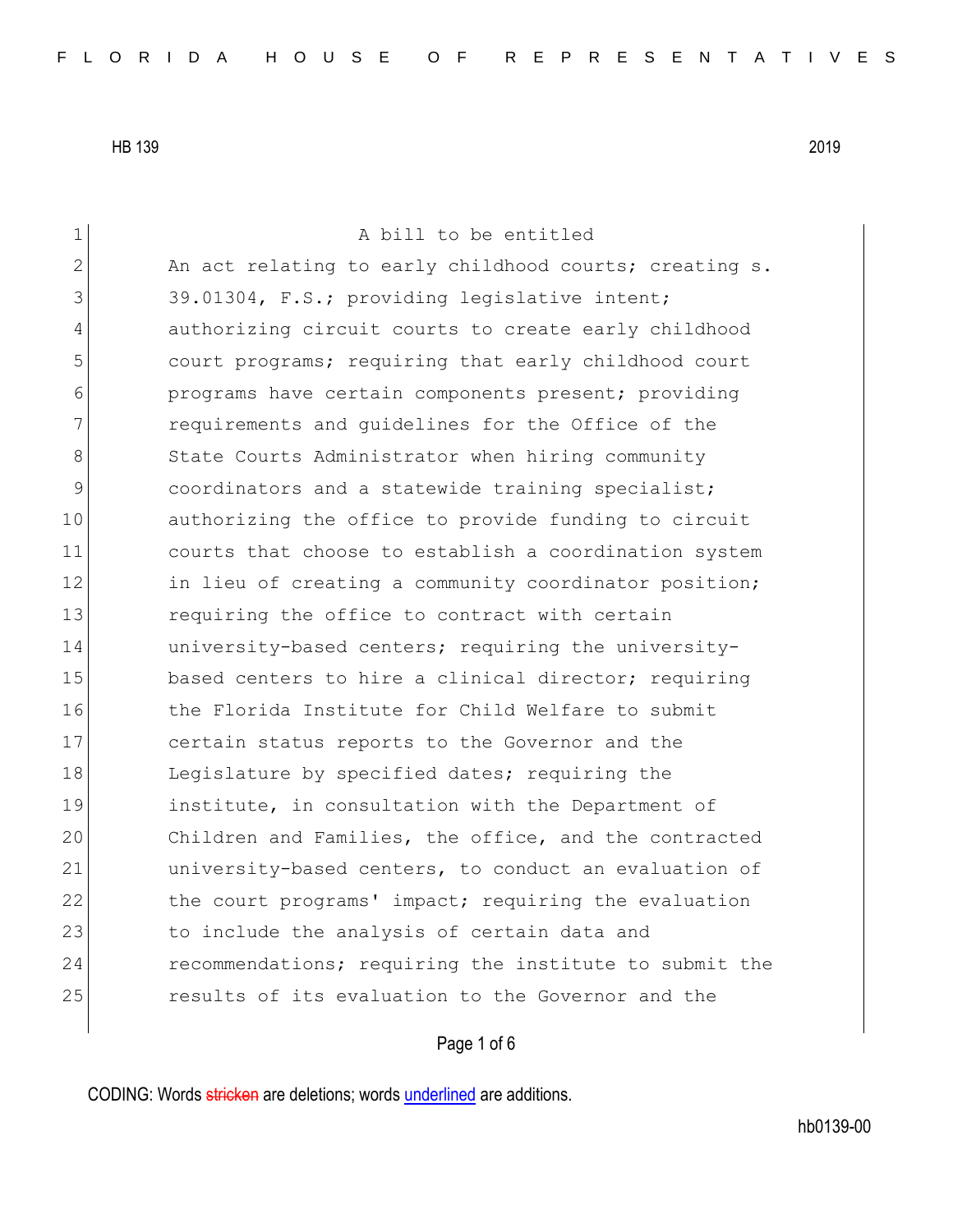| FLORIDA HOUSE OF REPRESENTATIVES |  |
|----------------------------------|--|
|----------------------------------|--|

| 26 | Legislature by a specified date; providing an                    |
|----|------------------------------------------------------------------|
| 27 | effective date.                                                  |
| 28 |                                                                  |
| 29 | Be It Enacted by the Legislature of the State of Florida:        |
| 30 |                                                                  |
| 31 | Section 1. Section 39.01304, Florida Statutes, is created        |
| 32 | to read:                                                         |
| 33 | 39.01304 Early childhood court programs.-                        |
| 34 | (1)<br>It is the intent of the Legislature to encourage the      |
| 35 | department, the Department of Health, the Association of Early   |
| 36 | Learning Coalitions, and other such agencies, local governments, |
| 37 | interested public or private entities, and individuals to        |
| 38 | support the creation and establishment of early childhood court  |
| 39 | programs. The purpose of an early childhood court program is to  |
| 40 | address the root cause of court involvement through specialized  |
| 41 | dockets, multidisciplinary teams, evidence-based treatment, and  |
| 42 | the use of a nonadversarial approach. Such programs depend on    |
| 43 | the leadership of a judge or magistrate who is educated about    |
| 44 | the science of early childhood development and who requires      |
| 45 | rigorous efforts to heal children physically and emotionally in  |
| 46 | the context of a broad collaboration among professionals from    |
| 47 | different systems working directly in the court as a team,       |
| 48 | recognizing that the parent-child relationship is the foundation |
| 49 | of child well-being.                                             |
| 50 | A circuit court may create an early childhood court<br>(2)       |
|    | Page 2 of 6                                                      |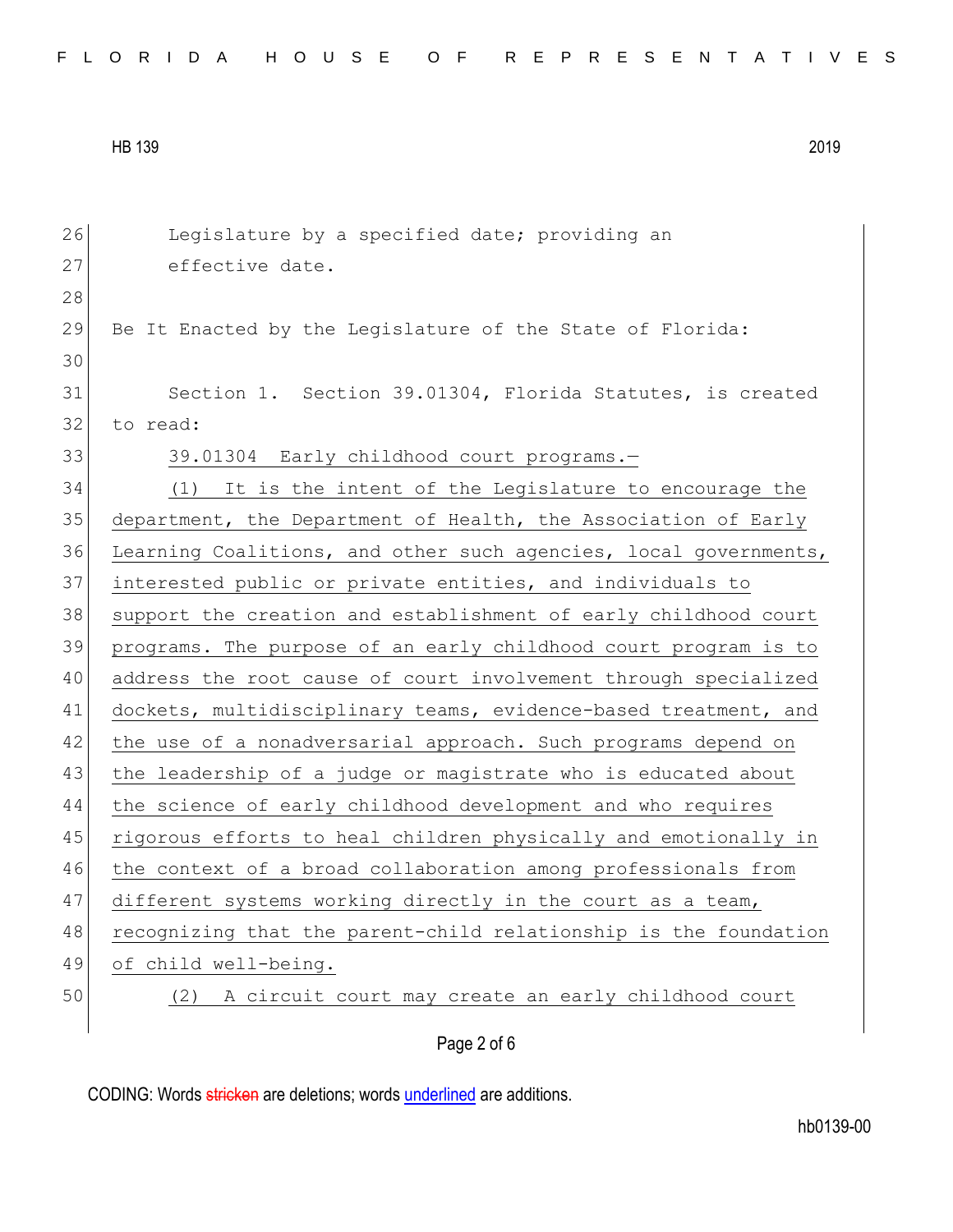| 51 | program to serve the needs of infants and toddlers in dependency |
|----|------------------------------------------------------------------|
| 52 | court. An early childhood court program must have all of the     |
| 53 | following components present:                                    |
| 54 | Therapeutic jurisprudence, which must drive every<br>(a)         |
| 55 | aspect of judicial practice. The judge or magistrate must        |
| 56 | support the therapeutic needs of the parent and child in a       |
| 57 | nonadversarial manner. As used in this paragraph, the term       |
| 58 | "therapeutic jurisprudence" means the study of how the law may   |
| 59 | be used as a therapeutic agent and focuses on how laws impact    |
| 60 | emotional and psychological well-being.                          |
| 61 | A procedure for coordinating services and resources<br>(b)       |
| 62 | for families who have a case on the court docket. To meet this   |
| 63 | requirement, the court may create and fill at least one          |
| 64 | community coordinator position pursuant to paragraph (3) (a) or  |
| 65 | the court may use a coordination system that implements a        |
| 66 | progression of services.                                         |
| 67 | (c) A multidisciplinary team made up of key community            |
| 68 | stakeholders who commit to work with the judge or magistrate to  |
| 69 | restructure the way the community responds to the needs of       |
| 70 | maltreated children. The team may include, but is not limited    |
| 71 | to, early intervention specialists; mental health and infant     |
| 72 | mental health professionals; attorneys representing children,    |
| 73 | parents, and the child welfare system; children's advocates;     |
| 74 | early learning coalitions and child care providers; substance    |
| 75 | abuse program providers; primary health care providers; and      |
|    |                                                                  |

Page 3 of 6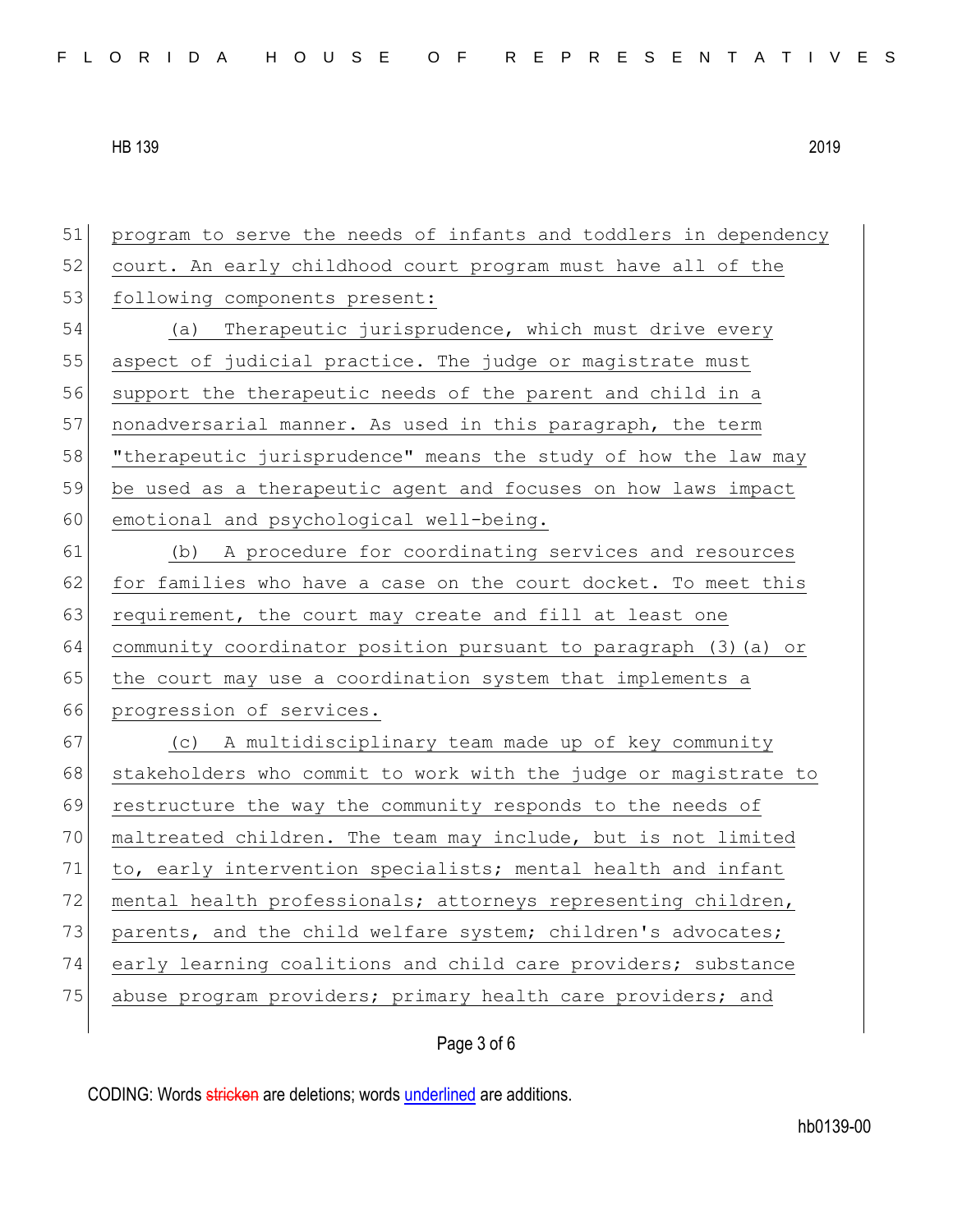76 guardians ad litem. The multidisciplinary team must address the 77 need for children in an early childhood court program to receive 78 medical care in a medical home, a screening for developmental 79 delays conducted by the local agency responsible for complying 80 with part C of the federal Individuals with Disabilities 81 Education Act, and quality child care. 82 (d) A continuum of mental health services that include a 83 focus on the parent-child relationship and that must be 84 appropriate for each child and family served. 85 (3) Contingent upon an annual appropriation by the 86 Legislature, and subject to available resources: 87 (a) The Office of the State Courts Administrator shall 88 coordinate with each participating circuit court to create and 89 fill at least one community coordinator position for the 90 circuit's early childhood court program unless the court chooses 91 to establish a coordination system in lieu of creating a 92 community coordinator position. Each community coordinator shall 93 provide direct support to the program by providing coordination 94 between the multidisciplinary team and the judiciary, 95 coordinating the responsibilities of the participating agencies 96 and service providers, and managing the collection of data for 97 program evaluation and accountability. If a circuit court 98 establishes a coordination system in lieu of creating a 99 community coordinator position, the Office of the State Courts 100 Administrator may provide funding equivalent in value to a

## Page 4 of 6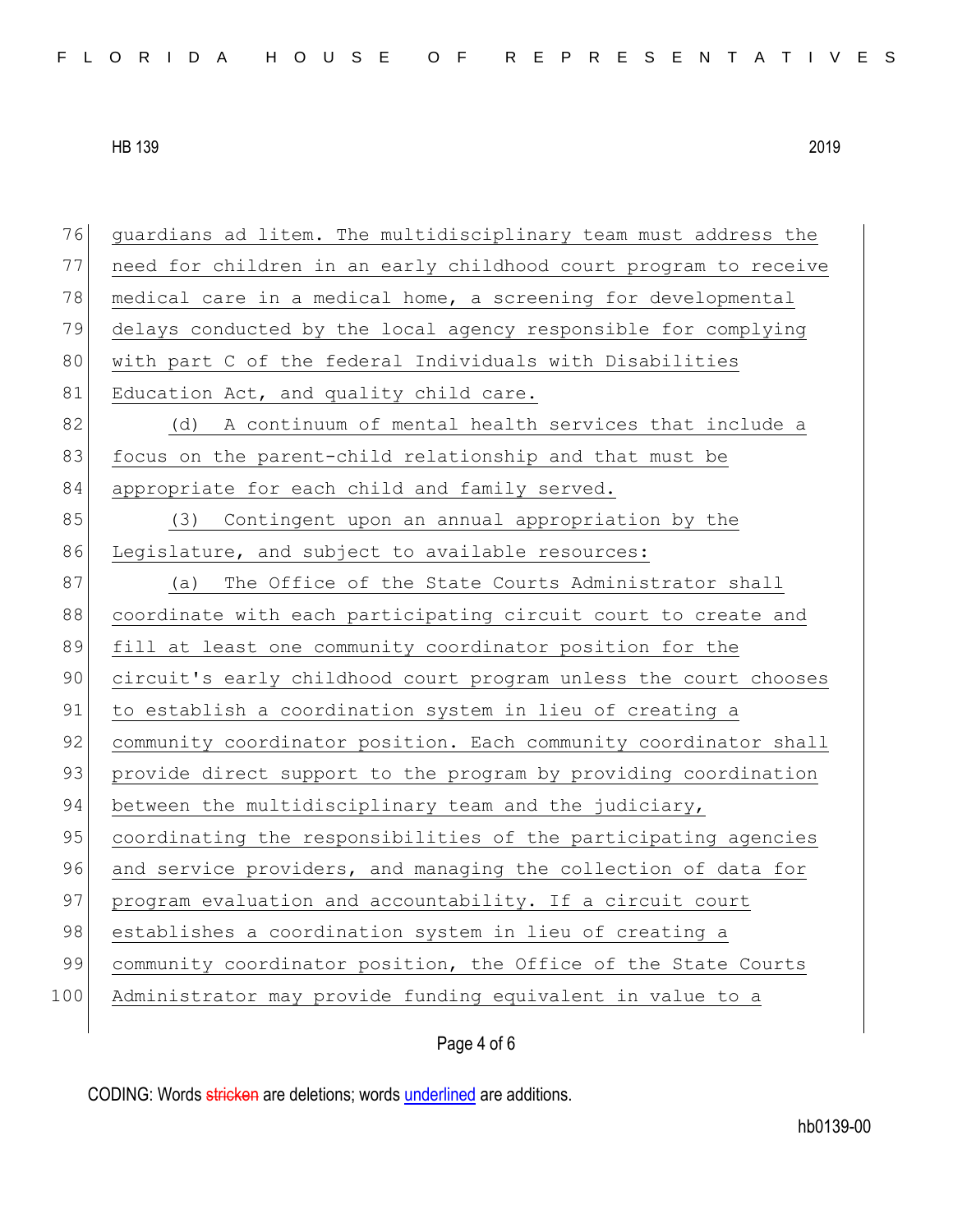| 101 | community coordinator position to the court for case             |
|-----|------------------------------------------------------------------|
| 102 | coordination functions.                                          |
| 103 | The Office of the State Courts Administrator shall<br>(b)        |
| 104 | contract with one or more university-based centers that have     |
| 105 | expertise in infant mental health, and such university-based     |
| 106 | centers shall hire a clinical director charged with ensuring the |
| 107 | quality, accountability, and fidelity of the program's evidence- |
| 108 | based treatment and ensuring that each center under contract     |
| 109 | receives training and technical assistance related to clinical   |
| 110 | services, clinical consultation and guidance for difficult       |
| 111 | cases, and ongoing clinical training for court teams. In         |
| 112 | partnership with each center, the Office of the State Courts     |
| 113 | Administrator may hire a statewide training specialist to        |
|     |                                                                  |
| 114 | provide training to each multidisciplinary team.                 |
| 115 | (c) By December 1 of 2020 and 2021, the Florida Institute        |
| 116 | for Child Welfare shall provide a status report on               |
| 117 | implementation of the programs to the Governor, the President of |
| 118 | the Senate, and the Speaker of the House of Representatives.     |
| 119 | In consultation with the department, the Office of the<br>(d)    |
| 120 | State Courts Administrator, and each center, the Florida         |
| 121 | Institute for Child Welfare shall evaluate the impact of the     |
| 122 | early childhood court programs on children and families in the   |
| 123 | state's child welfare system. The evaluation must include the    |
| 124 | analysis of data collected by the Office of the State Courts     |
| 125 | Administrator and measurable outcomes, including, but not        |

Page 5 of 6